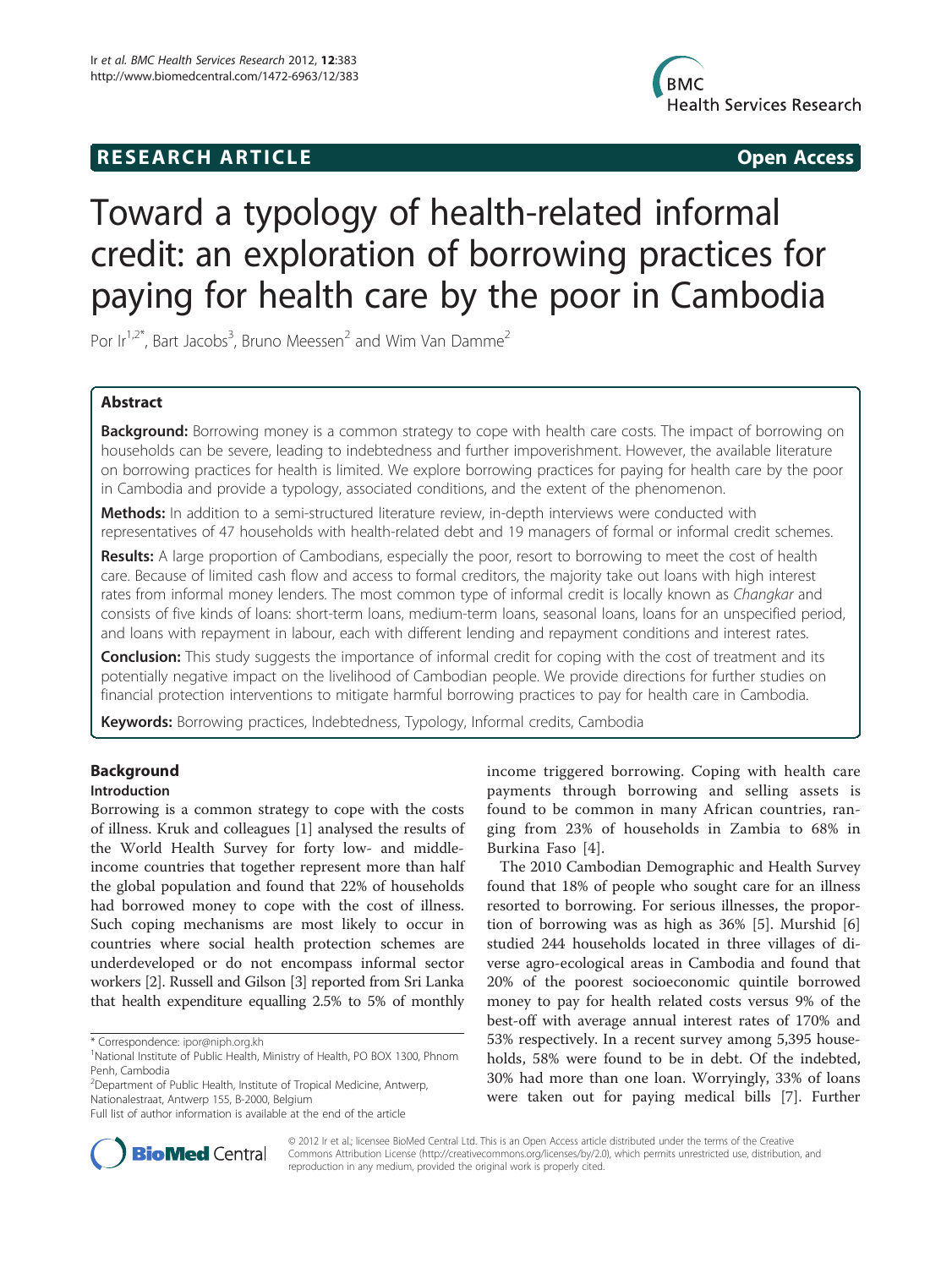analysis of the same data set indicated that of the poorest tercile households that experienced a health shock, 26% resorted to borrowing money with interest to pay for the treatment, compared with 9% of the best-off tercile households [[8](#page-9-0)].

Health equity funds (HEF) –third party mechanisms reimbursing selected health care providers for curative services rendered to eligible poor [\[9,10](#page-9-0)] –were developed in Cambodia to facilitate access to health care for the poor. Although such funds reduced the incidence of borrowing for health care in an urban slum in Phnom Penh [\[11](#page-9-0)], many poor households eligible for such scheme still had to borrow. To assess the effects of user fee exemptions through HEF on health seeking behaviour, out-of-pocket expenditure and coping mechanisms, hospitalised exempted and paying patients were matched and interviewed in two separate studies at one rural hospital. In the first study [\[12\]](#page-9-0), of the 199 exempted patients, 83% still borrowed money. They borrowed an amount on average 3.4 times the sum of direct costs incurred during the illness episode. Respective figures for paying patients were 48% and 0.74. In the second study [[13\]](#page-9-0), 82% of exempted patients resorted to borrowing; on average they borrowed 6.6 times the total amount of direct costs. Conversely, only 35% of paying patients borrowed and the amount borrowed was 56% of the sum of direct costs associated with the concerned illness. The excessive amounts borrowed (in relation to direct costs) by exempted patients are thought to be due to opportunity costs incurred when hospitalised.

Loans taken out for medical care differ from investment loans as they often respond to economic stress events that require lump sums which need to be paid urgently, with relatively little time for informed decision-making concerning available credit suppliers. This is especially the case when access to formal credit suppliers such as banks is limited because of many constraints, including scarce collateral, market segmentation and lack of effective communication [[14\]](#page-9-0). In this context, households in need of urgent cash often borrow from unregulated money lenders who charge usurious interest rates [[15](#page-9-0)]. While borrowing can help households to faster access health care in case of illness [[16](#page-9-0)], taking out loans in such situation often leads to the sale of productive assets and results in impoverishment. For example, in East Asia, the inability to repay loans can lead to debt bondage, literally enslaving people [[17\]](#page-9-0). Van Damme et al. [[18](#page-9-0)] followed up people who had borrowed to pay costs associated with treatment of dengue in Cambodia and found that 62% of them were still paying off their debt and its interests after one year. Other studies in Cambodia showed that costs related to illness are a major cause of sale of land to repay illness-related

debts. Moreover, when failing to repay such debts, confiscation of assets is often the result [[15,19](#page-9-0)].

A better understanding of the process through which Cambodian households obtain cash for paying for health care and associated lending and repayment conditions will help to define appropriate policies and interventions to limit the negative impact of such practices. Surprisingly little has been published in the health literature on this issue so far. We contribute to filling this knowledge gap by exploring practices of borrowing for paying for health care by the Cambodian population, predominantly the poor, in an attempt to provide examples of available health-related informal credit and associated conditions.

#### Socio-economic and health context in Cambodia

Cambodia is a low income country with a GDP of US \$795 in 2010 [[20\]](#page-9-0) and a population of 13.4 million people (2008 census). Over 80% of the population are rural-based and 30% live below the absolute poverty line of US\$0.59 per day [\[21\]](#page-9-0). The country is recovering from three decades of civil strife, including Maoist-style social experiments by the Khmer Rouge regime under which up to a quarter of the population were killed or died of starvation. As a result, the existence of a State with a more or less functioning public administration is fairly recent –not much more than 20 years –while there remains a considerable shortage of people with the required technical and professional skills [[22\]](#page-9-0). Comprehensive public health reforms started in 1996 when the ministry of health launched its Health Coverage Plan and impressive gains in health outcomes have been attained since [[5](#page-9-0)]. Nevertheless, private-for-profit health providers, many of them informal, dominate the health care market and are the preferred option for the population [\[23\]](#page-9-0).

#### Credit suppliers in Cambodia

The formal credit suppliers in Cambodia include banks and microfinance institutions (MFIs) that are recognised by the National Bank of Cambodia. According to the "Law on Banking and Financial Institutions" enacted in November 1999, the government recognizes three categories of banking institutions: (1) commercial banks, which require a minimum registered capital of US\$13 million and can carry out all banking activities; (2) specialized banks, which require a minimum registered capital of US\$2.5 million and can carry out a limited number of banking activities, as specified in the terms of their license; and (3) MFIs, which require a minimum registered capital of approximately US\$62,500. The latter provide financial services to entrepreneurs and small businesses that have limited access to banking services. Organisations that provide credit to the rural population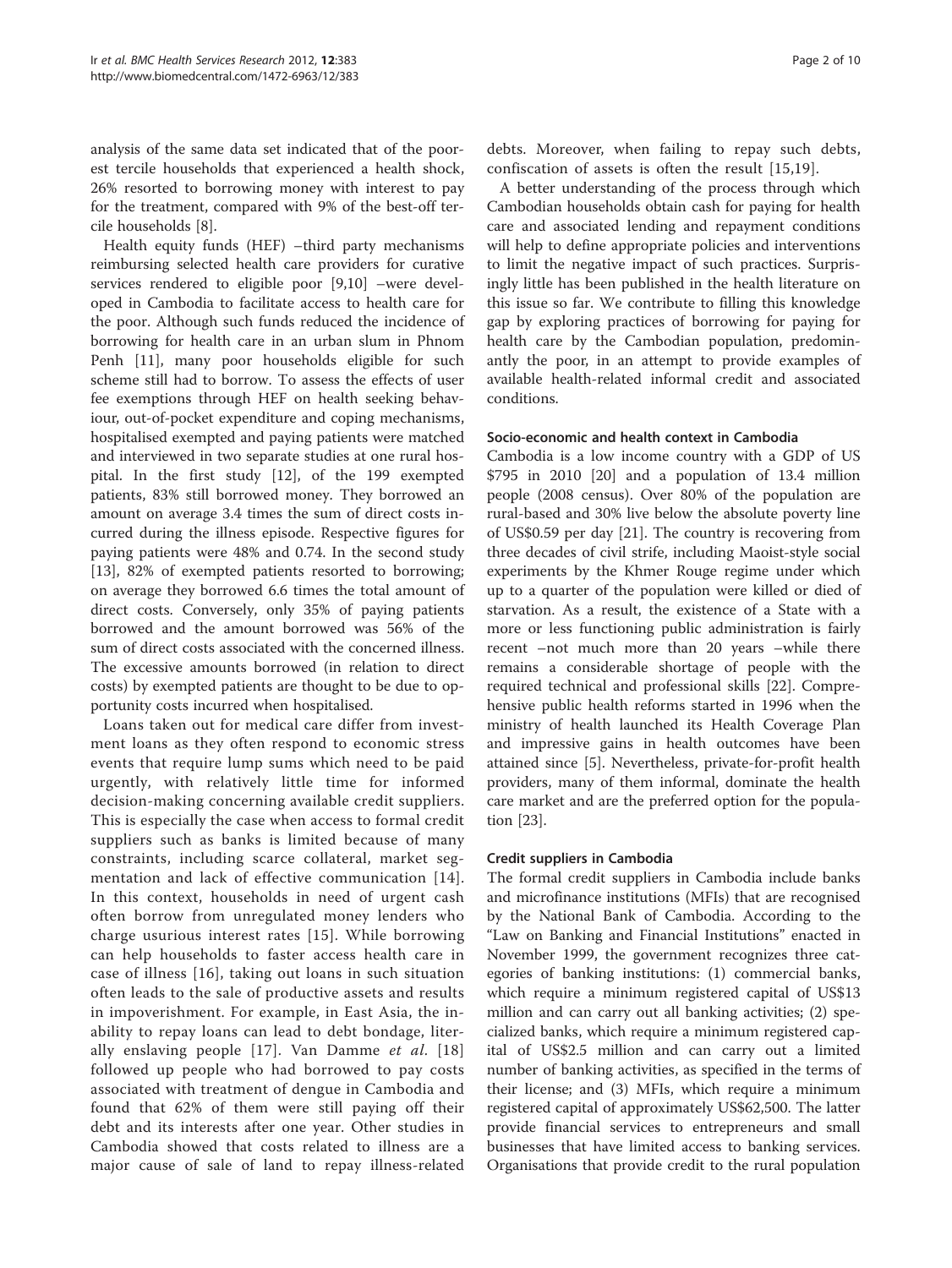but do not meet the above criteria can only register as rural credit operators.

Banks are mainly located in towns, contrary to MFIs and rural credit operators. By 2011 there were 20 licensed MFIs and over 20 rural credit operators in Cambodia that had US\$492 million in outstanding loans for about one million clients [[24\]](#page-9-0). For individual loans collateral is required, but for group loans this is not the case. However, because of social exclusion, the poor and vulnerable are often unable to participate in group activities and tend to lack collateral; hence, they are not necessarily reached by these formal creditors [[25](#page-9-0)].

Along with these formal credit suppliers, there are widespread informal or non-institutional credit suppliers such as individual money lenders, groups of mutually organized individuals and partnership. Individual money lenders include relatives, friends, neighbours, landlords, market vendors, traders and 'informal' money lenders. The latter are 'professional' individual money lenders, but unregulated, non-subsidized and often charge usurious interest rates, though easily accessible with little or no collateral requirements. In addition, there are semiformal credit suppliers, which are local development organizations, including rice banks and pig banks, making them unsuitable for emergency loans.

# Methods

#### Data collection

Because of the paucity of published documents in the health literature on borrowing practices for paying for health care, literature from other sectors, including rural development and poverty alleviation, was consulted in a thorough but non-systematic manner. For this purpose Google Scholar was consulted in addition to PubMed using the words 'credit', 'formal', informal', 'rural', 'debt payment', 'interest rates', 'loans', 'borrowing practices' and 'rural finance', alone or in combination. A similar search was done on the ELDIS website, while for Cambodia documents on rural development by the Cambodia Development Resource Institute were consulted. From the references further documents were traced if the title appeared relevant.

To better understand existing sources of credit and their associated practices as well as their impact on livelihoods in Cambodia, in-depth interviews using a semi-structured questionnaire were conducted with 47 representatives of households who reported health-related debts. These interviews were done in the local vernacular and took place at the residence of the respondents or at the hospital between August and October 2006.

Households with health related debt were purposively selected among the residents in Thmar Pouk and Sotnikum rural districts and urban slums in Siem Reap town and Phnom Penh capital. In each study site, there

was a HEF scheme. The operators of HEF had good knowledge about poor households in their catchment area and about those who experienced health-related debt. Through these operators initial interviewees were identified. The latter were then asked to identify other indebted households with similar socio-economic status. Questions concerned household characteristics, degree of indebtedness and associated amounts, the respective health problem for which loans were sought, care seeking behaviour, borrowing practices, source(s) of credit and related conditions, and coping mechanisms.

Semi-structured interviews were also conducted with twelve managers of HEF schemes, microfinance institutions or banks, together with seven informal money lenders. The latter were mainly identified through the interviewed representatives of indebted households. All interviewees were based in the study sites. The interviews were done by three experienced researchers.

#### Analytical framework and data analysis

Development economics is sometimes described as economics applied to settings characterised by failure in different markets, including insurance and credit markets. For countries in economic transition like Cambodia, where markets are insufficiently regulated, market liberalisation can create economic risks for households, especially in the health sector [[26](#page-9-0),[27](#page-9-0)]. As pointed out by Meessen et al. [[26\]](#page-9-0), economic transition can lead to economic growth, but also reshape the pattern of entitlements (e.g. from universal access to free health care to access according to ability to pay), and change demand for and supply of health care. The epidemiological and demographic transitions together with asymmetry of information and limited regulatory constraints often lead to increased demand for and supply of unnecessary and expensive care. When coupled with insufficiently developed social health protection schemes, severe economic consequences for households can arise when obtaining health care. This occurs through a complex and interactive process which can be simplified as in Figure [1.](#page-3-0)

Source: adapted from McIntyre et al. [[2\]](#page-9-0).

As presented earlier in this paper, borrowing money is a common strategy to meet the cost of health care in many low- and middle-income countries. Because formal creditors are unlikely to be used for emergency loans to meet the costs of illness, we focus on informal creditors. Phlong [[25](#page-9-0)] differentiates four types of informal credit in Cambodia: (1) Khchey –loans between friends and neighbours without interest rates; (2) Tontine – an informal rotating group saving and lending system with 5 to 50 participants; (3) *Bancham* –pawning which implies depositing a valuable item as collateral with the moneylender; and (4) *Changkar* –money lending with interest by mainly informal money lenders and better-off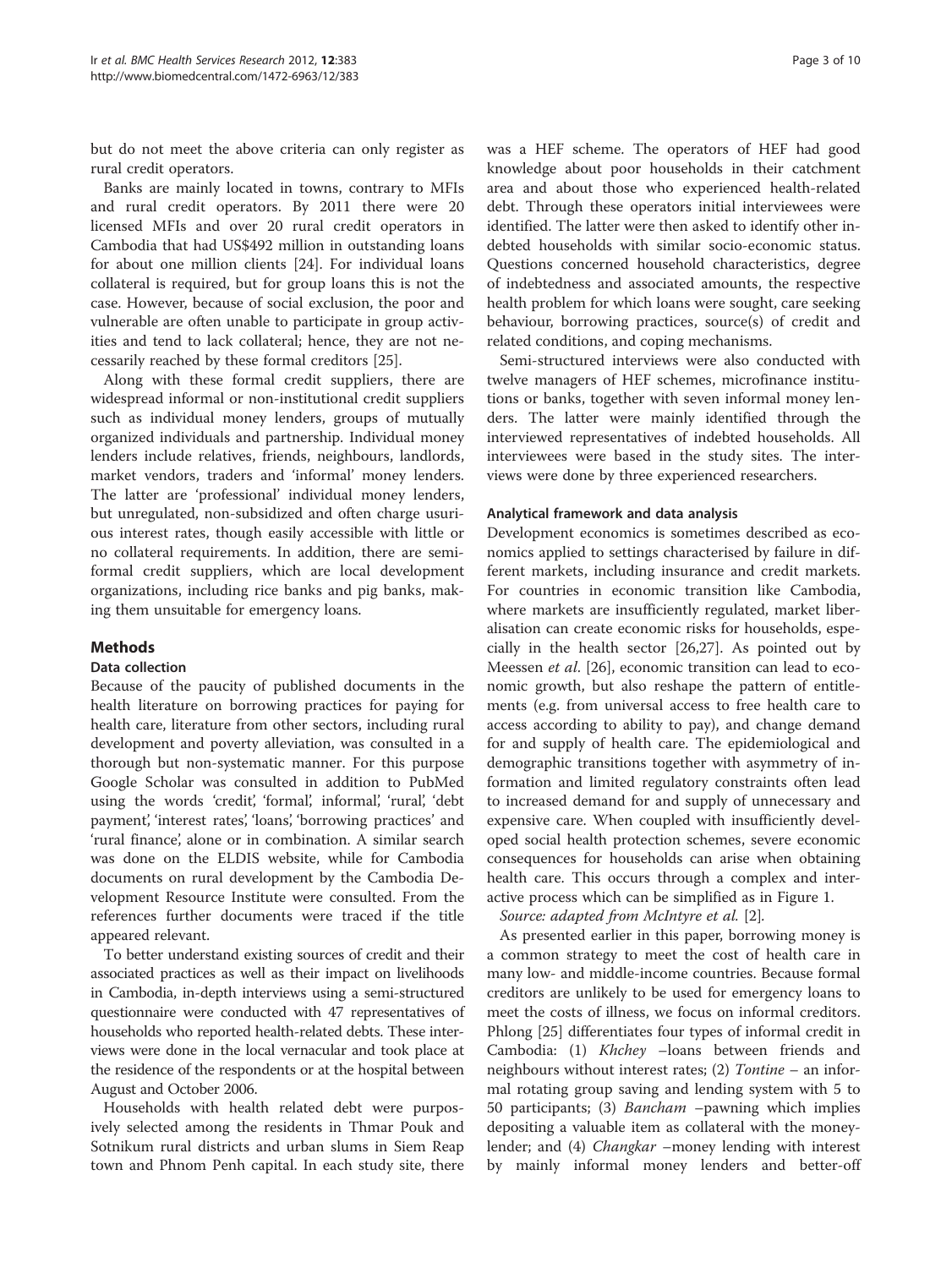<span id="page-3-0"></span>

individuals. It is this last type of informal lending which is of special interest and will be described in more detail, especially the types of loans that they extend and related payment conditions.

We assessed key characteristics of each type of Changkar (including lending source, amount of loan, lending period, lending conditions, interest rate, purposes of loan, and mode of repayment), their advantages and disadvantages, and their frequency of use for health care. Based on this information, mainly on the interest rate and repayment conditions, the level of associated economic risk or harm for the borrowers was estimated.

Interviews were tape recorded and transcribed. Resulting data were manually coded and grouped by themes according to the abovementioned key characteristics of Changkar for analysis. Information from interviews with representatives of indebted households was carefully interpreted and triangulated with responses of managers and informal money lenders.

To allow comparison between types of Changkar, monthly interest rates were estimated by dividing the total amount of interest by the amount borrowed and number of months for repaying, as reported by interviewed borrowers. This was triangulated with interest rates reported by interviewed lenders. All figures provided by the interviewees in Cambodian Riel or Thai Baht were converted to US\$.

# Ethical consideration

This study is part of the "AIDS and Indebtedness" study, which received ethical approval from the National Ethic Committee for Health Research in Cambodia in February 2006 with reference number 016 NECHR and Ethical Committee of Antwerp University.

# Results

# Key characteristics of indebted households and their indebtedness

A total of 47 representatives of households indebted due to health care costs were interviewed. They were

questioned about household characteristics, degree of indebtedness and associated amounts, the concerned health problem for which loans were sought, care seeking behaviour, borrowing practices, source(s) of credit and related conditions, and coping mechanisms.

Table [1](#page-4-0) summarises key characteristics of the 47 indebted households and their indebtedness according to place of residence. About half of them were from rural areas, the rest were urban residents. The main sources of income were daily labour and small business for the urban group compared to farming and foraging for the rural group. Based on socio-economic assessment criteria of HEF, they were all poor households at the time of interview.

The average amount of pending debt was largest in the urban group. The main sources of reported loans in both groups were money lenders (53%) and relatives/ friends/neighbours (28%). Urban interviewees reported the highest monthly interest rate.

#### Common types of informal credit and associated conditions

As mentioned by Phlong [\[25](#page-9-0)], loans with interest from informal money lenders or Changkar are mostly used for urgent and unanticipated financial requirements as they are relatively flexible and easily accessible with no or limited paper work. Often no collateral is requested except for big loans or for persons without permanent residence. A clear deadline for repayment is set though not strictly respected, as failure to respect the deadline does not necessarily result in severe sanctions but translates into harassment by the lender against the borrower to identify means to repay the debt, including sale of assets.

The *Changkar* include five different kinds of loans, each with proper requirements and implications (Table [2\)](#page-5-0), as elaborated with examples below.

Short-term loans cover a very short time period, typically between 10 and 20 days, though exceptionally 60 days or more. The amount is relatively small, often less than USD100. The payment is done through daily instalments of a fixed amount till the total amount is paid off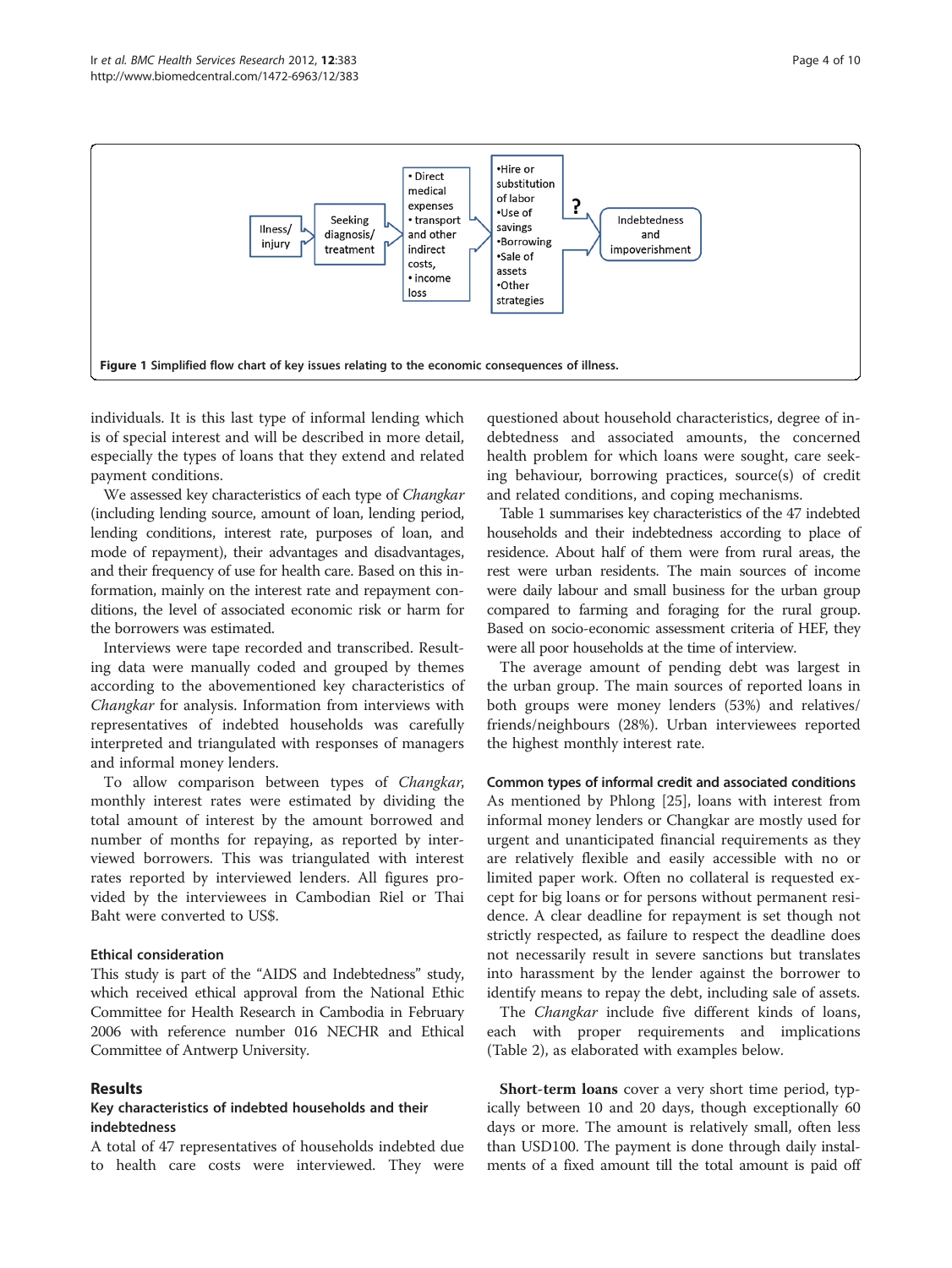| Key variables                                | Urban $n = 24$ | Rural $n = 23$ | All $n = 47$ |
|----------------------------------------------|----------------|----------------|--------------|
| Male-headed households (%)                   | 16(67)         | 16(70)         | 32 (68)      |
| Mean number of household members (SD)        | 4.5(1.8)       | 6.1(2.2)       | 5.3(2.2)     |
| Mean number of dependents (SD)               | 2.8(1.5)       | 4.2(2.1)       | 3.5(1.9)     |
| Households by main source of income (%)      |                |                |              |
| Farming                                      | $\mathbf{0}$   | 20 (87)        | 20(43)       |
| Casual labourer                              | 11(46)         | 1(4)           | 12(26)       |
| Small business                               | 9(38)          | $\mathbf{0}$   | 9(19)        |
| Other sources                                | 4(17)          | $\mathbf 0$    | 4(8)         |
| No income                                    | $\mathbf{0}$   | 2(9)           | 2(4)         |
| Households by socio-economic status (%)      |                |                |              |
| Very poor                                    | 10(42)         | 7(30)          | 17(36)       |
| Poor                                         | 13 (54)        | 15(65)         | 28 (60)      |
| Near-poor                                    | 1(4)           | 1(4)           | 2(4)         |
| Median (mean) of total debt in US\$          | 138 (516)      | 70 (211)       | 125 (367)    |
| Median (mean) number of outstanding loans    | 2(2.7)         | 1(1.8)         | 2(2.3)       |
| Median (mean) rate of monthly interests in % | 10(11)         | 7.0(23.4)      | 10(17)       |
| Main sources of debt (%)                     |                |                |              |
| Money lenders                                | 15(63)         | 10(44)         | 25 (53)      |
| Relatives/friends/neighbours                 | 4(17)          | 9(39)          | 13 (28)      |
| Microfinance organisations                   | 3(13)          | 1(4)           | 4(9)         |
| Banks                                        | 1(4)           | 2(9)           | 3(6)         |
| Others                                       | 1(4)           | 1(4)           | 2(4)         |

<span id="page-4-0"></span>Table 1 Key characteristics of the indebted households and their indebtedness

 $SD =$  standard deviation.

with a few extra days for the interest (this may not be explicitly seen by some borrowers as interest). The interest often amounts to 20% of the loan. These loans are called 'Luy Roab' (counting money) in the vernacular and are common in areas with business activity such as markets. Because of its accessibility, this type of borrowing is commonly used by the poor to meet their health care costs.

An HIV-infected widow with a 4-year old child residing in a village in Siem Reap. She has no property and lives with her brother. Her husband died of AIDS 10 months before the interview. When he was still alive, he was shopping around to treat his disease, mainly consulting private health practitioners and traditional healers. He spent about US\$5,000 for various treatments whereby they borrowed many times from different lenders. The last loan was US\$200 obtained from a money lender in their village. The amount to pay back was US\$240 with a daily repayment of US\$20 during 12 days, including the 20% interest rate. Unfortunately, her husband died after which she sold her plot of land and finally her house to reimburse the debts. She still had a debt of US\$500 when interviewed, 10 months past the deadline. The lenders came to ask her every day. She sells wine, which allows

her to earn a maximum of US\$0.5 a day. She receives free antiretroviral treatment from an NGO, enabling her to restore her health but is of the opinion that she will never be able to pay back her outstanding debts.

Medium-term loans are called 'Luy Ruos' (living money). The period of lending ranges from several months to one year. The amount of this type of loans can be significantly bigger than the short-term loans, up to USD500 or more. Interest is to be paid monthly and the loan capital should be repaid as a lump sum by the agreed deadline. The monthly interest rate is usually between 5% and 10%. Because the amount of the loan is considerable, collateral is often required and an official transaction document such as a signed paper is made. However, with trustful relationships built from previous loans with the lender, some households can borrow without collateral, but often have to pay double amounts of interest instead. This kind of loan is not common for covering costs of illness because the procedures to obtain it are unfit for meeting urgent financial needs.

A young couple living with 3 relatives in a slum in Phnom Penh. The wife used to work in a garment factory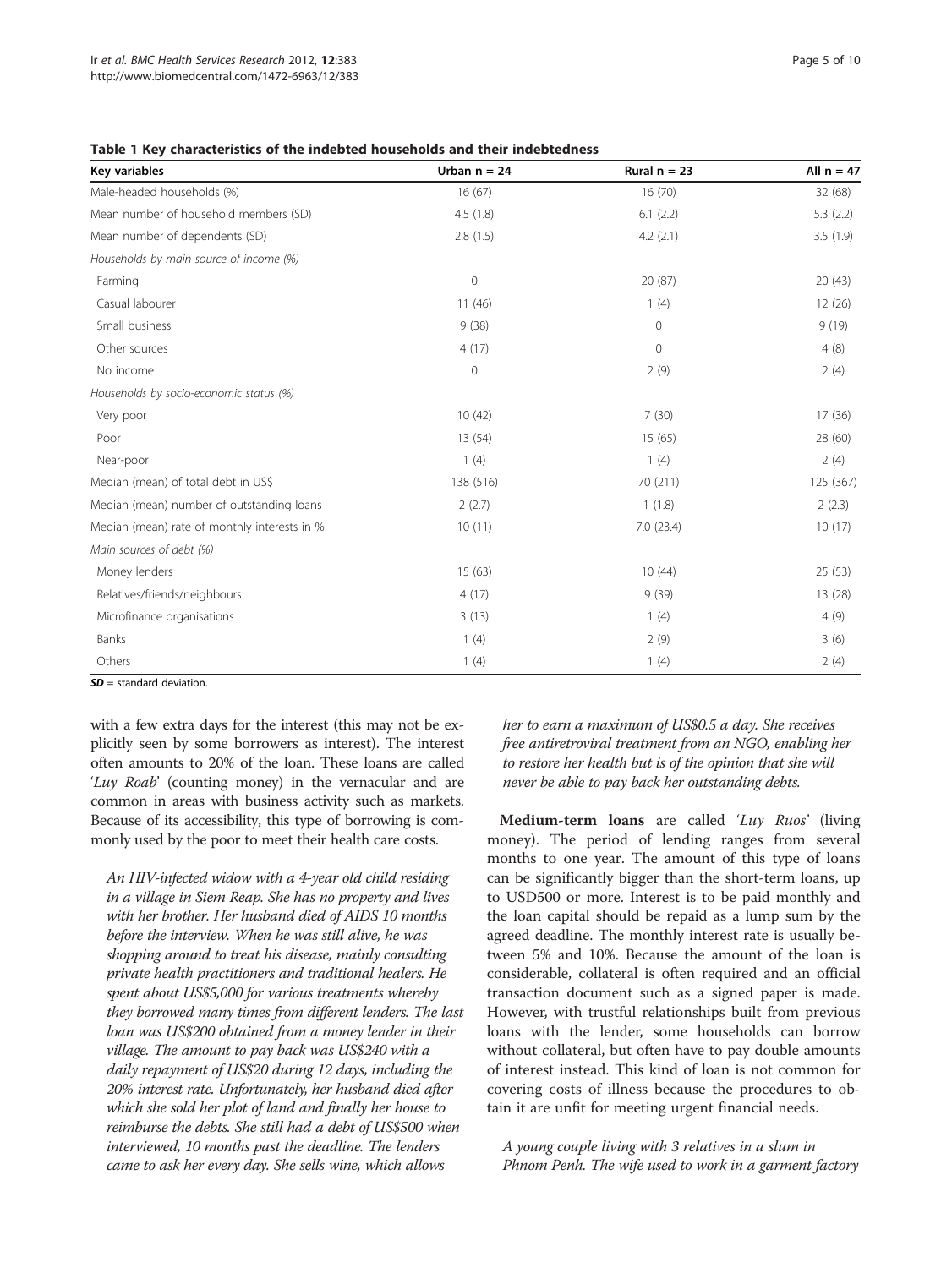| Type of credit and characteristics                              | Advantages and disadvantages                                                                       | Frequency of use for<br>health care* | Level of<br>economic risk** |
|-----------------------------------------------------------------|----------------------------------------------------------------------------------------------------|--------------------------------------|-----------------------------|
| Short-term loan (Luy Roab)                                      |                                                                                                    | $+++++$                              | $++++$                      |
| · Short lending period: 10-20 days                              | • Quick, easy access; addressing urgent requirements                                               |                                      |                             |
| · Relatively small amounts                                      | • High interest rates coupled to daily repayment                                                   |                                      |                             |
| • Daily repayment                                               |                                                                                                    |                                      |                             |
| • High interest (20%), to be paid as<br>extra days of repayment |                                                                                                    |                                      |                             |
| • Common in areas with commercial<br>activities                 |                                                                                                    |                                      |                             |
| · Usually no requirement for collateral<br>or paper work        |                                                                                                    |                                      |                             |
| Medium-term Ioan (Luy Ruos)                                     |                                                                                                    | $^{+++}$                             | $^{+++}$                    |
| • Lending period few months to a year                           | • Large amount for relatively long period                                                          |                                      |                             |
| · Relatively big amount                                         | • High interest rates and requirement for collateral, making it<br>less accessible for poor people |                                      |                             |
| • Interest rates of 5-10% per month                             |                                                                                                    |                                      |                             |
| • Deadline for repayment                                        |                                                                                                    |                                      |                             |
| · Collateral required as well as official<br>transaction        |                                                                                                    |                                      |                             |
| Seasonal loan                                                   |                                                                                                    | $^{++}$                              | $^{++}$                     |
| · In-between season lending: 6-10<br>months                     | • Easy access for farmers                                                                          |                                      |                             |
| • Relatively big amounts                                        | • Repayment follows the farming cycle which is convenient<br>for rural people                      |                                      |                             |
| • Interest rates of 50-100% for the<br>season                   | • Repayment in kind, just following harvest when prices are<br>low                                 |                                      |                             |
| • Repayment after harvest, in crops                             |                                                                                                    |                                      |                             |
| • Very commonSimple or no conditions                            |                                                                                                    |                                      |                             |
| Loans for unspecified period (Luy<br>Ngoab or Luy Chho)         |                                                                                                    | $+++++$                              | $^{++}$                     |
| • Unspecified period                                            | • Easy access for the poor                                                                         |                                      |                             |
| • Variable amount                                               | • Absence of repayment deadline is favourable for poor<br>people                                   |                                      |                             |
| · Relatively high interest: 1%/day; 5-                          | • High interest rates,                                                                             |                                      |                             |
| 30%/month                                                       | • requirement for collateral for big amounts                                                       |                                      |                             |
| · Flexible timing for repayment                                 |                                                                                                    |                                      |                             |
| · Collateral for large amounts                                  |                                                                                                    |                                      |                             |
| Loans with repayment in labour (Yok<br>Dai)                     |                                                                                                    | $^{+}$                               | $^{+}$                      |
| · Variable, though mostly short, lending<br>period              | • Easy access, especially for the poorest                                                          |                                      |                             |
| · Relatively small amount                                       | • No money required, independent of cash flow                                                      |                                      |                             |
| · Interest of 100% for whole period                             | • Undervalued labour                                                                               |                                      |                             |
| · Repayment in labour valued at 50%                             | • Hampers foraging on which poor depend for survival                                               |                                      |                             |
| · Only available in rural areas                                 | • High interest rates                                                                              |                                      |                             |

# <span id="page-5-0"></span>Table 2 Overview of informal credit types and associated conditions

\* rated from the less frequent '+' to the most frequent '+++++'; \*\* rated from the lowest '+' to the highest '++++'.

• No lending conditions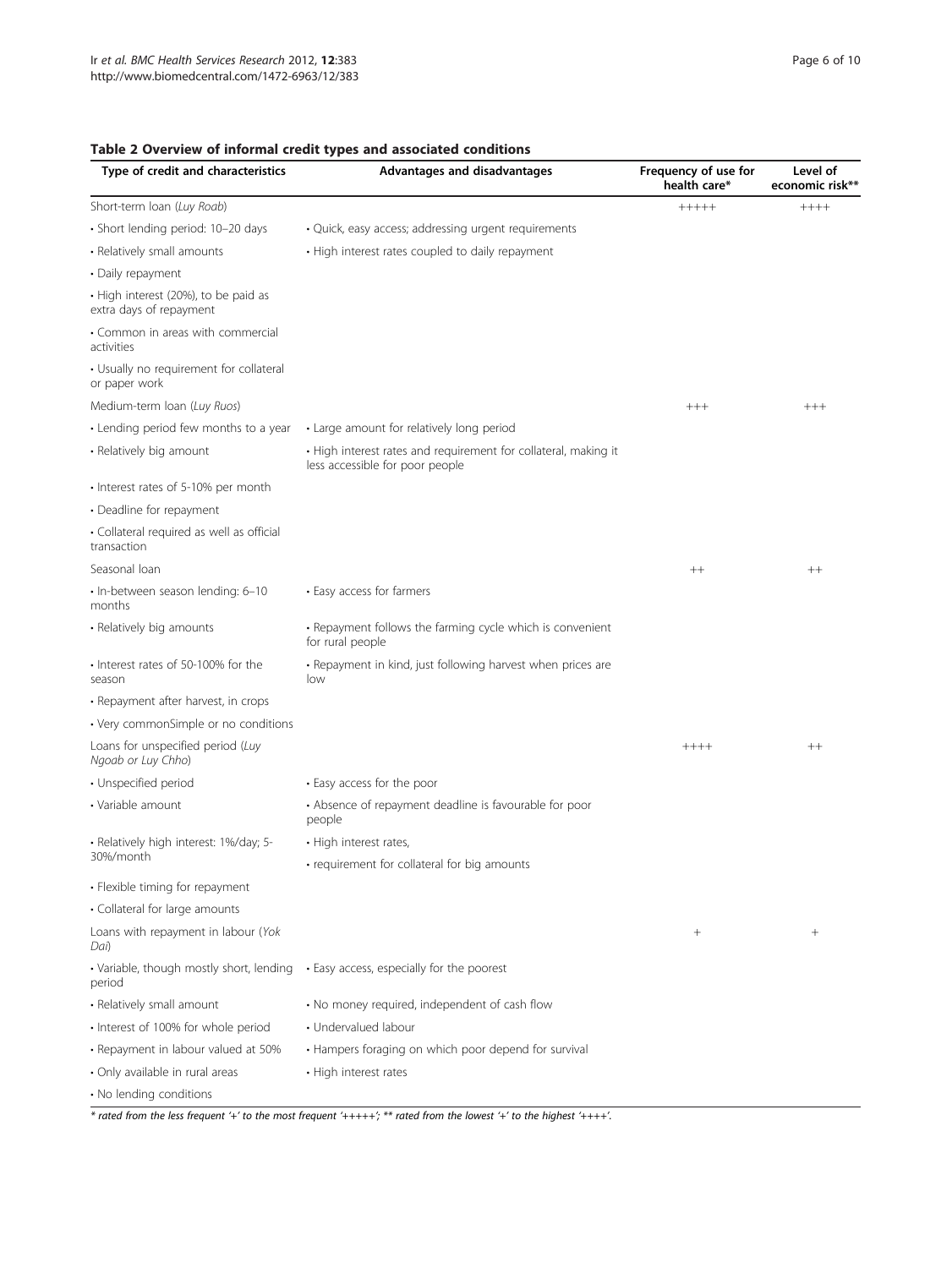at US\$40 per month. Because of a worsening chronic heart condition she stopped working. Her husband and brothers are daily labourers and can jointly earn about \$5 per day. Her husband borrowed US\$600 from a private money lender in the village to buy a motorbike and to pay for health related expenses of his wife (about 40% of the loan). It was a loan for 4 months at a monthly interest rate of 6%. Unfortunately, his motorbike was stolen; he put a pair of golden ear rings as collateral, estimated at US\$40. The creditor confiscated them because he was unable to pay the monthly interest for almost two months at the time of interview.

Seasonal loans (no particular local name) are common among farmers who face cash constraints during certain periods, especially before planting season. The lending period ranges from six to ten months, typically till the next harvest. The interest rate for the whole lending period varies from 50% to 100%. The interest and the loan capital are repaid at harvest time in the form of rice, but calculated in monetary value. This mode of repayment is unfavourable to the borrower as it occurs just after the harvest, when the commodity price is low. Additionally, the borrower often does not realise the loan comes with such a high interest rate. Although this loan is commonly used for agricultural investment, few use it to pay for health care-related costs.

A rural family of 9 people (parents with 7 children) with an income based on farming and foraging. The mother was admitted to the provincial hospital in Siem Reap for post-operative complications three months prior to interview. Her situation had not improved since. About US\$500 was spent on hospital fees, transport, food and other immediate needs during the hospitalization. The money was borrowed despite benefiting from free hospitalisation through the health equity fund. To meet the above mentioned expenses they borrowed US\$250 from a relative and another US \$250 from a money lender, without putting collateral. Both loans are to be paid back at the following harvest. The relative did not charge interest while the money lender demands 50% for the whole period (Repayment of US\$375 for the loan of US\$250).

Loans for an unspecified period, called Luy Ngoab or Luy Chho (death money or stand-by money), are provided until the borrower can repay. Interest has to be paid regularly on a daily, weekly or monthly basis and the interest rates depend on the lender and amount of loan with bigger loans tending to have lower interest rates. The daily interest rate is often 1%, while monthly interest rates vary from 5% to 30%. The amount of loan also varies from around USD25 for a loan with daily interest payment to USD400 for loans with weekly and

monthly interest payments. This type of loan is commonly used by poor households to pay for health care, but often the sum of interest exceeds the amount borrowed.

A rural middle class family of 6 people with three children employed and one at school. The children earn US\$1-1.5 per day while the father gets US\$1.25 -1.75 per day. The family had a plot of land valued at US\$5,000, five hectares of rice land and 4 adult cows. The wife was diagnosed with diabetes one year before the interview. Initially she was hospitalised at the district hospital after which she sought care from private providers in town. They sold 4 cows for US\$500 and twice rice land for a total of US\$475 and borrowed US\$250 from a money lender to pay for her health care and other related costs. The loan was without collateral or deadline but came with a monthly interest rate of 5%. They intend to sell their remaining land if they are unable to meet the monthly debt repayment of US\$12.5. She pays monthly US\$16.5 for drugs and laboratory tests at a private provider.

Loans with repayment in labour are provided in cash but reimbursed in labour and termed 'Yok Dai' (taking hand). Respective borrowers are often very poor with limited ability to find enough cash to pay back. The loan is thus calculated in terms of the amount of daily work required, mostly farming work such as cutting or planting rice. The interest is hidden in the reduced value of labour which is repaid at below market prices. This type of loan is not everywhere practiced and related amounts tend to be small, often not more than a few dollars. Consequently, it is not so helpful for the poor to meet their health care costs, as these are often far higher.

A very poor family consisting of a 15-year old orphan and his 68-year grandmother. The family has no regular income and relies on donations by relatives and neighbours. For treatment of the grandmother's chronic illness they borrowed US\$20 from a well-off farmer in the village. Since they had no income, the child had to work to repay the farmer. The daily payment for his labour was US\$0.50 versus the prevailing market price of US\$1 or more. Theoretically they could repay the US\$20 within 40 days but, two years later, they had not been able to do since new loans were taken.

Causes of health-related debt and coping mechanisms The reported health problems leading to borrowing among the 47 households were a mixture of major infectious diseases (such as AIDS, dengue, typhoid fever, severe malaria, meningitis, severe injuries and acute abdominal syndromes) that require hospitalization, including major surgery, and chronic non-communicable diseases (such as diabetes, hypertension, heart diseases,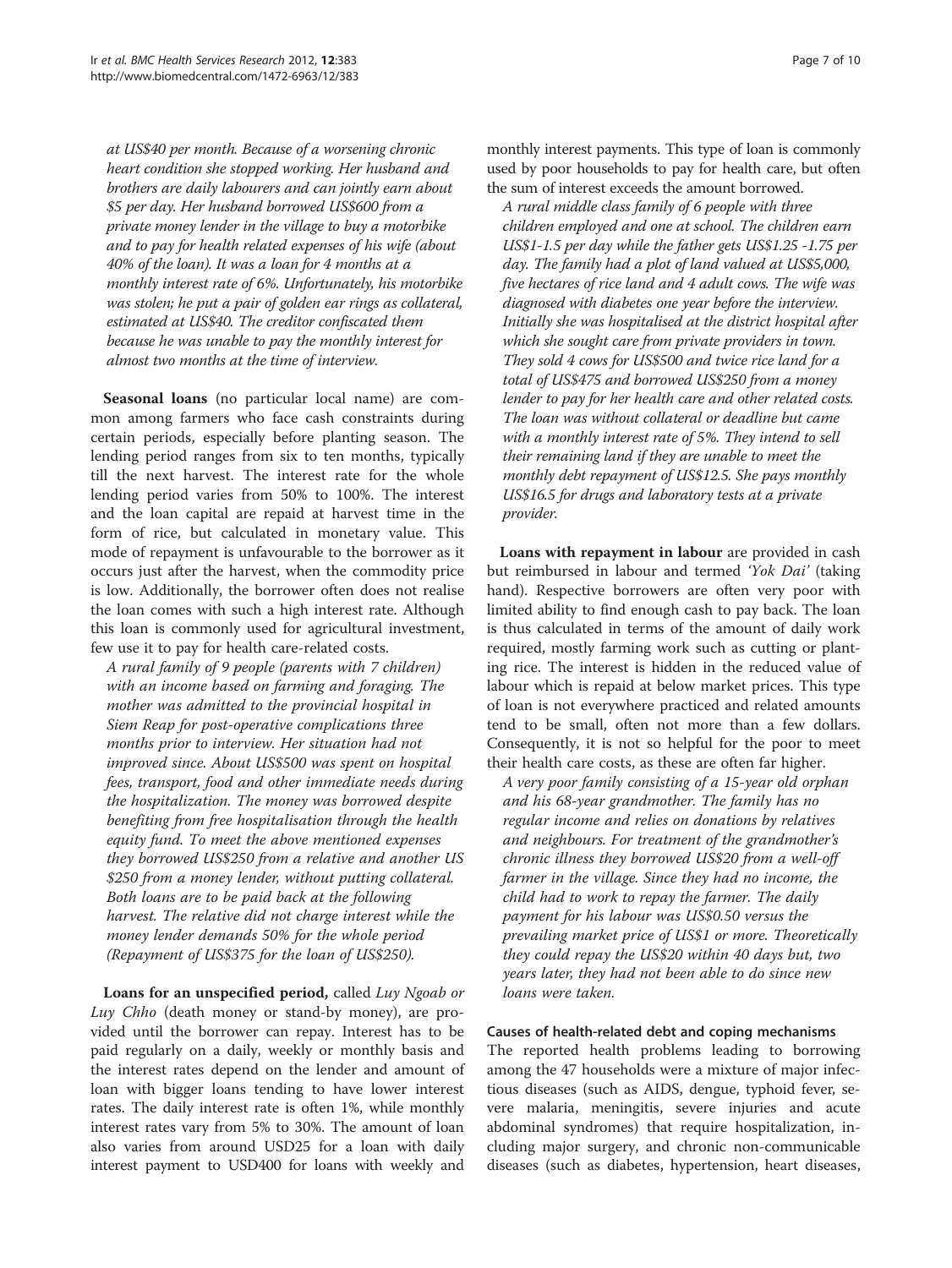asthma and cancer), which require lifelong treatment. Two respondents in Phnom Penh reported normal delivery as a cause of their indebtedness.

Care for infectious diseases and other acute problems was mainly sought from public hospitals. For chronic diseases, on the contrary, both public health facilities and private providers were consulted. Major expenses for chronic diseases were reported to stem from consulting private providers. The cost correlated with the number of providers consulted which resulted from shopping around for successful treatment. It is interesting to note that many of the indebted households were poor and eligible for HEF assistance; some did benefit from such assistance.

In response to the question of how would they pay off the debt, the large majority of the respondents said that they had no way to do so. For those who thought they were able to repay, most would resort to selling their last piece of land, working more or borrowing from relatives and friends.

# **Discussion**

The literature indicates that a large proportion of Cambodians borrow to meet the costs of health care. Access to formal credit suppliers, especially for the poor, is limited. Hence, they rely on loans with high interest rates from informal creditors. Consequently, many become heavily indebted with considerable potential for further impoverishment. A major reason for these borrowing practices is the limited cash flow in the Cambodian society. Prasso [\[28](#page-9-0)] pointed out that in 2000 the amount of money in circulation in the country stood at US\$28 per person only. Historical reference is also made to the fact that French colonisers tried to tackle perverse borrowing practices by money lenders to peasants at annual interest rates of 200–300%. Current interest rates are lower though still enormous. In neighbouring Vietnam by contrast, monthly interest rates by private money lenders were found to be only 1.8% on average [[29\]](#page-9-0).

Many authors such as McIntyre *et al.* [[2\]](#page-9-0) and Storeng et al. [[30\]](#page-9-0) report on perverse effects of borrowing from money lenders to pay for health care related costs but do not mention interest rates associated with such loans. Since interest rates increase the amount of debt to be repaid, effects of such loans will last longer than for interest-free credit. Loans from money lenders are taken out because of the limited time frame during which health providers have to be paid. Borrowing from money lenders is also mostly practiced by people with limited social resources such as reciprocity between households or support from community organizations [\[2](#page-9-0),[31](#page-9-0)]. Social resources were reported to be one of the most important sources for quickly mobilising money although the poor tend to be the least likely to have access to them [[32](#page-9-0)]. In Cambodia, the poorest have the least assets that can be quickly liquidated in tandem with limited social resources. As a result they will have to resort to money lenders and pay the highest interest rates because of lack of collateral.

As pointed out by Storeng and colleagues [[30\]](#page-9-0), a vicious cycle is created whereby loans are obtained to pay off interest of previous loans and assets are sold to pay off debt, which in turn further reduces productivity and thus income and ability to pay. But few studies have been done to assess the long term effects of loans for paying for health care on household livelihood [[32\]](#page-9-0). The negative consequences of financial stress on mental health in low-income countries are increasingly being documented [\[33,34\]](#page-9-0). In India, for example, indebtedness is a major cause of suicide amongst farmers [[35\]](#page-9-0). It is thus not unreasonable to advocate for longitudinal studies on coping strategies resulting from borrowing, especially with interest, to assess the long-term effects on household economies but also on health itself. Such studies could be done per type of informal credit and participants should be carefully selected since many resort to more than one credit source.

Strategies should be developed to limit borrowing with interest to pay for health care. One option could be to attract the population, especially the poor, to public health providers where costs are considerably lower than in the private sector [[5\]](#page-9-0). A common strategy to attract patients to public health providers is to extend exemptions from user fees for certain population groups such as women and children, or for prevalent diseases of which control is a public good, such as tuberculosis [\[36](#page-9-0)]. Several authors have pointed out that free health care alone is not sufficient and that it also requires exemption initiatives to subsidise transport costs [[37,38](#page-9-0)]. In Cambodia, HEF have been developed to attract the poor to exempted health services. They are extended nationwide as they greatly improve financial access [[39\]](#page-9-0). However, the vast majority of beneficiaries of such schemes still first seek health care in the private sector where they incur most expenses for treating the condition [[12,13\]](#page-9-0). Accordingly, at least in Cambodia, HEF unaccompanied by additional interventions are not the panacea to overcoming excessive borrowing costs from money lenders due to treatment seeking. Although HEF were not found to reduce the likelihood of incurring health-related debt, coverage by a HEF did reduce the amount of health-related debt by 25-28% [[40](#page-9-0)]. More information is thus required on the determinants of care seeking to be able to attract people to the public sector when sick.

A more comprehensive approach than fee waivers or user fee exemptions is required, including interventions outside the health sector [[31,41](#page-9-0)]. As such there was a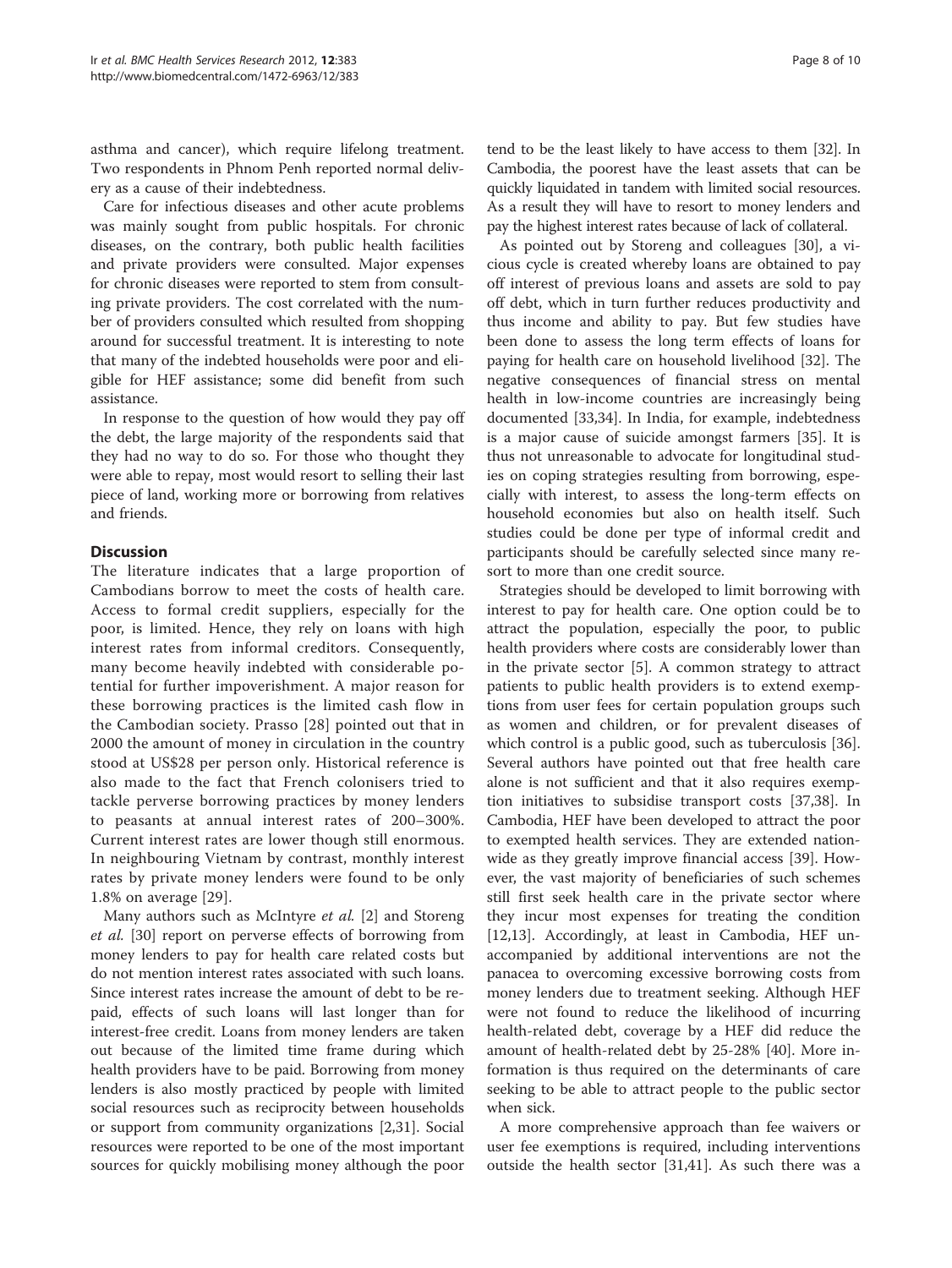<span id="page-8-0"></span>call for more research on alternative health care financing strategies and mechanisms to enable improved coping with the costs of illness through reinforcement of existing social networks [\[2](#page-9-0)]. However, as seen above, the poor are least likely to access such networks. Nevertheless, with the emergence of chronic diseases and associated requirements for lifelong treatments in a financially constrained environment like Cambodia [\[42](#page-9-0)], the need for such community financing becomes more prominent [\[43](#page-9-0)]. Studies are therefore required to elicit existing barriers to social inclusion and means to overcome them.

Microfinance institutions have been advanced as a potential solution and they often go hand in hand with health interventions [\[44](#page-9-0)] to mitigate health problems and the need to spend money on related treatments. However, it has been reported from Bangladesh that the poorest women refused to participate in programs based on microcredit because of their aversion for the stress associated with loan repayments [\[45,46\]](#page-9-0). Others consider microfinance an effective risk mitigation strategy that enables borrowers to cope with sudden costs such as those associated with health care seeking [\[47](#page-9-0)]. The figures cited above indicate that the MFIs insufficiently penetrate rural Cambodia. Therefore, further research is needed to investigate whether extending microcredit to the poor can be used as a means to avert borrowing from informal creditors for health care expenses, and how this might be done.

If MFIs would be pursued as an option outside the health sector, additional interventions for the poorest should be implemented, similar to the experience in Bangladesh, including: provision of income generating asset grants, subsistence allowance until asset grants generate income, skills development training, social awareness development [\[41,45](#page-9-0)]. Alternatively, a potentially more powerful intervention for the poorest may be the provision of non-conditional cash transfers [\[30,34](#page-9-0)]. Meaningful research in Cambodia would then relate to identifying the most comprehensive approach to avoid or reduce the extent of borrowing from money lenders for health related expenses by the poor. This could consist of a combination of HEF and non-health sector interventions.

However, it is imperative that countries like Cambodia progress towards the development of regulatory interventions for the credit market. A package of basic consumer protection rights tailored to the problems faced by the poor in accessing money should be implemented [[48](#page-9-0)].

# Conclusion

In Cambodia, similar to the situation in many other lowincome countries where social health protection is underdeveloped, a large proportion of households have to borrow to meet the cost of health care. We paid special attention to the informal credit sources to which most cash-strapped patients or caretakers direct themselves to pay for treatment. Such credit practices create a vicious borrowing cycle for many households and induce further impoverishment. The findings suggest the importance of credit market failure and the insufficient social health protection system in Cambodia. Irrespectively of the type of Changkar used for obtaining money to pay for health care costs, economic (or livelihood) consequences appear considerable.

In order to successfully reduce borrowing practices from informal sources that charge exorbitant interest rates, a range of studies are suggested which would allow formulating the best strategy for this purpose. These assessments relate to longitudinal studies per type of Changkar and their effects on livelihoods and health of the borrowers and household members; eliciting care seeking determinants and gearing public sector practices towards the expectations of rural people in order to attract the poor to the public health providers, including identification of additional interventions to HEF to make them more effective. More information on strategies to overcome social exclusion, effective mechanisms for extension of MFIs to the poor and non-health interventions that can avert harmful borrowing practices is also required.

#### Competing interests

We declare that we have no competing interests.

#### Authors' contributions

PI developed the study, collected and analysed the data, and wrote the research report on which this paper is based. In addition, he contributed to writing the final draft as well as revising and finalizing the accepted manuscript. BJ did the literature review and wrote the manuscript for submission and contributed to writing the revised and final version of this paper. BM and WVD provided content expertise throughout the design and implementation of the study, and contributed to the final version of the manuscript for submission. All authors read and approved the final manuscript.

#### Acknowledgements

We would like to thank Kristof Decoster for critically reviewing the manuscript and for assistance with editing.

#### Author details

<sup>1</sup>National Institute of Public Health, Ministry of Health, PO BOX 1300, Phnom Penh, Cambodia. <sup>2</sup>Department of Public Health, Institute of Tropical Medicine, Antwerp, Nationalestraat, Antwerp 155, B-2000, Belgium. <sup>3</sup>Health Sector Support Programme, Luxembourg Development, Ministry of Health, PO BOX 7084, Vientiane, Lao PDR.

#### Received: 17 March 2012 Accepted: 30 October 2012 Published: 7 November 2012

#### References

Kruk ME, Goldmann E, Galea S: Borrowing and selling to pay for health care in low- and middle-income countries. Health Aff (Millwood ) 2009, 28:1056–1066.